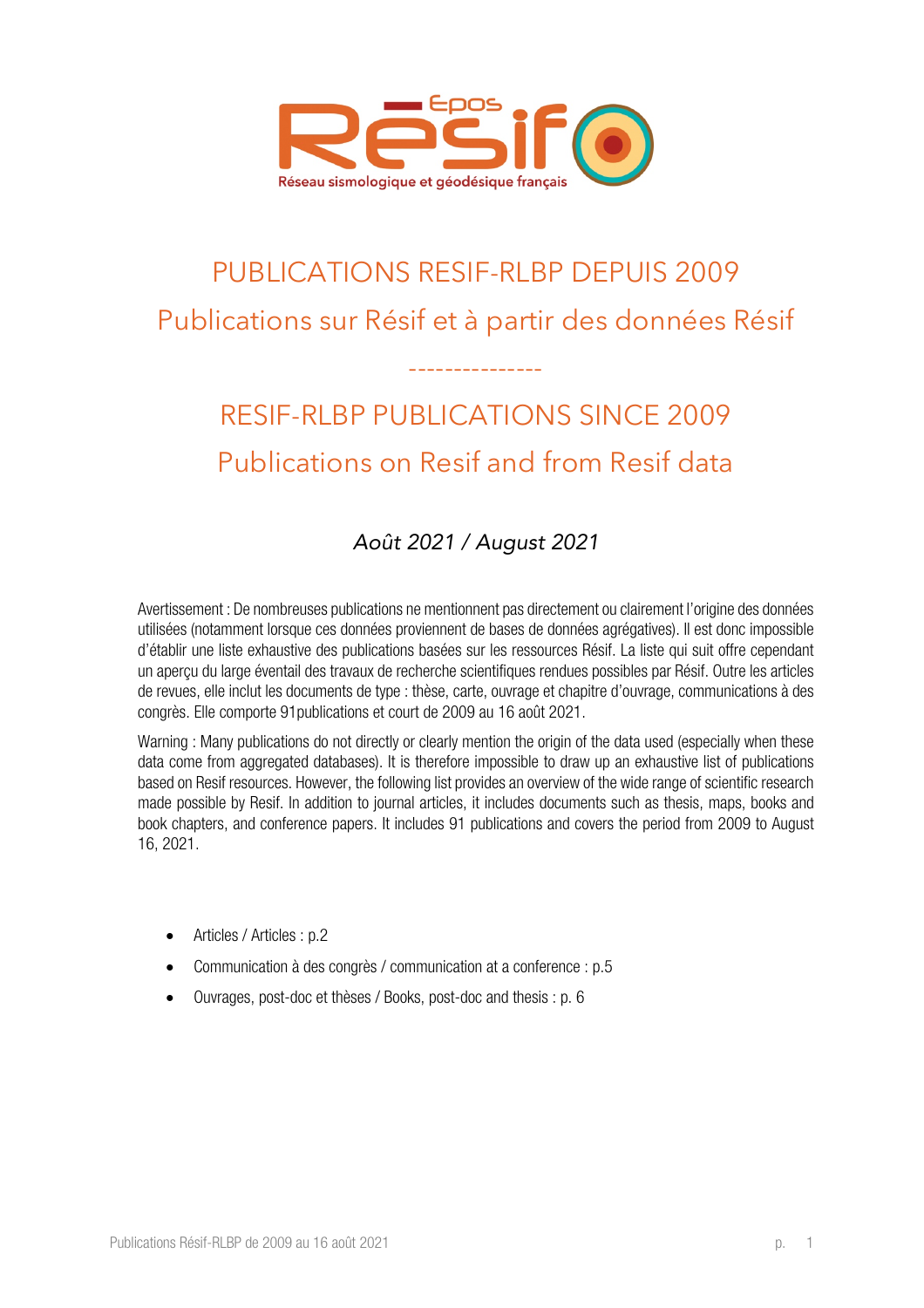- 1. Amorèse D, Benjumea J, Cara M (2020). Source parameters of the 1926 and 1927 Jersey earthquakes from historical, instrumental, and macroseismic data. Physics of the Earth and Planetary Interiors, 300 pp. 106420 - DOI: 10.1016/j.pepi.2019.106420.
- 2. Aochi H, Burnol A (2018). Mechanism of the ML4.0 25 April 2016 earthquake in southwest of France in the vicinity of the Lacq gas field. Journal of Seismology, 22 (5) pp. 1139–1155 - DOI: 10.1007/s10950- 018-9758-5
- 3. Baumont D, Manchuel K, Traversa P, Durouchoux C, Nayman E, Ameri G (2018). Intensity predictive attenuation models calibrated in Mw for metropolitan France. Bulletin of Earthquake Engineering, 16 (6) pp. 2285–2310 - DOI: 10.1007/s10518-018-0344-6
- 4. Beaucé E, Frank WB, Paul A, Campillo M, Van der Hilst RD (2019). Systematic detection of clustered seismicity beneath the South-Western Alps. Journal of Geophysical Research - Solid Earth, 124 (11) pp. 11531-11548 - DOI: 10.1029/2019JB018110
- 5. Beucler E, Mocquet A, Schimmel M, Chevrot S, Quillard O, Vergne J, Sylvander M (2015). Observation of deep water microseisms in the North Atlantic Ocean using tide modulations. Geophysical Research Letters, 42 (11) pp. 316-322 - DOI: 10.1002/2014GL062347
- 6. Bonnin M, Chevrot S, Gaudot I, Haugmard M, PyrOPE working group (2017). Upper mantle deformation beneath the Pyrenean domain inferred from SKS splitting in northern Spain, southern and western France. Geophysical Journal International, 210 (2) pp. 898–910 - DOI: 10.1093/gji/ggx193
- 7. Cornou C, Ampuero J, Aubert C, Audin L, Baize, S, Billant J, Brenguier F et al. (2020). Rapid response to the Mw 4.9 earthquake of November 11, 2019 in Le Teil, Lower Rhône Valley, France. Comptes Rendus Geoscience, Nov pp. 1-23 - DOI: 10.5802/crgeos.30
- 8. Daniel G, Prono E, Renard F, Thouvenot F, Marsan D, Hainzl S, Helmstetter A, Traversa P, Got JL, Jenatton L, Guiguet R (2011). Changes in effective stress during the 2003-2004 Ubaye seismic swarm, France. Journal of Geophysical Research - Solid Earth, 116 (B1) pp. - DOI: 10.1029/2010JB007551
- 9. De Barros L, Baques M, Godano M, Helmstetter A, Deschamps A, Larroque C, Courboulex F (2019). Fluid-Induced Swarms and Coseismic Stress Transfer: A Dual Process Highlighted in the Aftershock Sequence of the 7 April 2014 Earthquake (Ml 4.8, Ubaye, France). Journal of Geophysical Research - Solid Earth, 124 (4) pp. 3918-3932 - DOI: 10.1029/2018JB017226
- 10. Del Gaudio S, Hok S, Festa G, Causse M, Lancieri M (2018). Near-Fault Broadband Ground Motion Simulations Using Empirical Green's Functions: Application to the Upper Rhine Graben (France–Germany) Case Study. Pure and Applied Geophysics, 1174 (2) pp. - DOI: 10.1007/s00024-017-1575-1
- 11. Dessa JX, Beslier MO, Schenini L, Chamot-Rooke N, Corradi N, Delescluse M, Déverchère J, et al (2020). Seismic Exploration of the Deep Structure and Seismogenic Faults in the Ligurian Sea by Joint Multi Channel and Ocean Bottom Seismic Acquisitions: Preliminary Results of the SEFASILS Cruise. Geosciences, 10 (3) pp. 108 - DOI: 10.3390/geosciences10030108
- 12. Diehl T, Deichmann N, Clinton J, Husen S, Kraft T, Plenkers K, Edwards B, Cauzzi C, Michel C, Kästli P, Wiemer S, Haslinger F, Fäh D, Kradolfer U, Woessner J (2013). Earthquakes in Switzerland and Surrounding Regions during 2012. Swiss Journal of Geosciences, 106 pp. 543-558 - DOI: 10.1007/s00015-013-0154-4
- 13. Eva E, Malusà M, Solarino S (2020). Seismotectonics at the Transition Between Opposite‐Dipping Slabs (Western Alpine Region). Tectonics, 39 (9) pp. e2020TC006086 - DOI: 10.1029/2020TC006086.
- 14. Fuchs F, Schneider FM, Kolínský P, SerafinS, Bokelmann (2019). Rich observations of local and regional infrasound phases made by the AlpArray seismic network after refinery explosion. Scientific Reports, 9 (9) pp. 1-14 - DOI: 10.1038/s41598-019-49494-2
- 15. Gaudot I, Beucler E, Mocquet A, Drilleau M,Haugmard M, Bonnin M, Aertgeerts G, Leparoux D (2021). 3- D crustal VS model of western France and the surrounding regions using Monte Carlo inversion of seismic noise cross-correlation dispersion diagrams. Geophysical Journal International, 224 (3) pp. 2173-2188 - DOI: 10.1093/gji/ggaa552
- 16. Govoni A, Bonatto L, Capello M, Cavaliere A, Chiarabba C, D'Alema E, Mazza S, Mazzarini F, Monna S, Moretti M, Nardi A, Piccinini D, Piromallo C, Pondrelli S, Salimbeni S, Serpelloni E, Solarino S, Vallocchia M, Santulin M, AlpArray Working Group (2017). AlpArray-Italy : Site description and noise characterization. Advances in Geosciences, 43 pp. 39-52 - DOI: 10.5194/adgeo-43-39-2017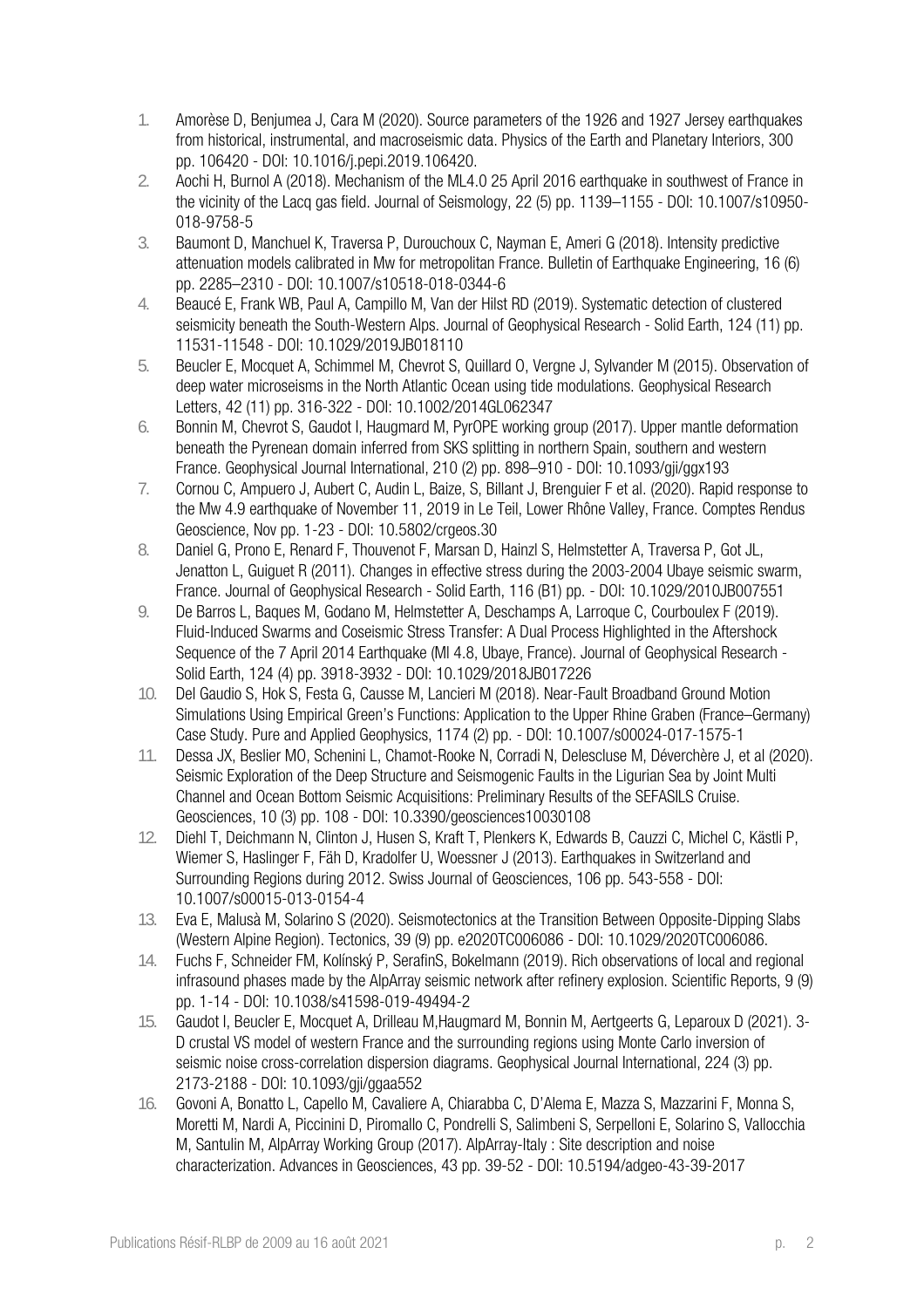- 17. Gueguen P, Janex G, Nomade J, Langlais M, Helmstetter A, Coutant O, Schwartz S, Dollet C (2021). Unprecedented seismic swarm in the Maurienne valley (2017–2019) observed by the SISmalp Alpine seismic network: operational monitoring and management. Comptes Rendus Geoscience, 353 (supp 1) pp. - DOI: 10.5802/crgeos.70
- 18. Guerin G, Rivet D, Deschamps A, Larroque C, Mordret A, Dessa JX, Martin X (2020). High resolution ambient noise tomography of the Southwestern Alps and the Ligurian margin. Geophysical Journal International, 220 (2) pp. 806-820 - DOI: 10.1093/gji/ggz477
- 19. Guillemot A, Baillet L, Garambois S, Bodin X, Helmstetter A, Mayoraz R, Larose E (2020). Modal Sensitivity of Rock Glaciers to Elastic Changes from Spectral Seismic Noise Monitoring and Modeling. The Cryosphere Discussions, pp. 1–40 - DOI: 10.5194/tc-2020-195
- 20. Hernandez B, Le Pichon A, Vergoz J, Herry P, Ceranna L, Pilger C, Bossu R, Marchetti E, Ripepe M (2018). Estimating the Ground‐Motion Distribution of the 2016 Mw 6.2 Amatrice, Italy, Earthquake Using Remote Infrasound Observations. Seismological Research Letters, 89 (6) pp. 2227–2236 - DOI: 10.1785/0220180103
- 21. Hinzen KG, (2019). Engineering Seismological Parameters of Two ML 4.3 Intraplate Earthquakes in the Northern Rhine Area, Germany. Seismological Research Letters, 90 (3) pp. 1258–67 - DOI: 10.1785/0220180265
- 22. Kästle ED, El‐Sharkawy A, Boschi L, Meier T, Rosenberg C, Bellahsen N, Cristiano L, Weidle C (2018). Surface Wave Tomography of the Alps Using Ambient-Noise and Earthquake Phase Velocity Measurements. Journal of Geophysical Research - Solid Earth, 123 (2) pp. 1770–1792 - DOI: 10.1002/2017JB014698
- 23. Kolinsky P, Bokelmann G, the AlpArray Working Group (2019). Arrival angles of teleseismic fundamental mode Rayleigh waves across the AlpArray. Geophysical Journal International, 218 pp. 115-144 - DOI: 10.1093/gji/ggz081
- 24. Kolínský P, Schneider FM, Bokelmann G (2020). Surface wave diffraction pattern recorded on AlpArray: Cameroon Volcanic Line case study. Journal of Geophysical Research: Solid Earth, 125 (7) pp. e2019JB019102 - DOI: 10.1029/2019JBO19102
- 25. Larroque C, Delouis B, Sage F, Régnier M, Béthoux N, Courboulex F, Deschamps A (2016). The sequence of moderate-size earthquakes at the junction of the Liqurian basin and the Corsica margin (western Mediterranean) : The initiation of an active deformation zone revealed ? Tectonophysics, 676 pp. 135-147 - DOI: 10.1016/j.tecto.2016.03.027
- 26. Lecocq T, Hicks S, Van Noten K, van Wijk K, Koelemeijer P, De Plaen R, Massin F (2020). Global Quieting of High-Frequency Seismic Noise Due to COVID-19 Pandemic Lockdown Measures. Science, 2438 pp. eabd2438 - DOI: 10.1126/science.abd2438.
- 27. Lehujeur M, Chevrot S (2020). Eikonal Tomography Using Coherent Surface Waves Extracted From Ambient Noise by Iterative Matched Filtering—Application to the Large‐N Maupasacq Array. Journal of Geophysical Research: Solid Earth, 125 (6) pp. e2020JB019363 - DOI: 10.1029/2020JB019363
- 28. Lehujeur M, Vergne J, Maggi A, Schmittbuhl J (2017). Vertical seismic profiling using doublebeamforming processing of nonuniform anthropogenic seismic noise: The case study of Rittershoffen, Upper Rhine Graben, France. Geophysics, 82 (6) pp. B209–B217 - DOI: 10.1190/geo2017-0136.1
- 29. Liu Z, Park J, Karato S (2018). Seismic evidence for water transport out of the mantle transition zone beneath the European Alps. Earth and Planetary Science Letters, 482 pp. 93–104 - DOI: 10.1016/j.epsl.2017.10.054
- 30. Lu Y, Stehly L, Brossier R, Paul A, AlpArray working group (2020). Imaging Alpine crust using ambient noise wave-equation tomography. Geophysical Journal International, 222 (1) pp. 69-85 - DOI: 10.1093/gji/ggaa145
- 31. Magrini F, Jozinović D, Cammarano F, Michelini A, Boschi L (2020). Local Earthquakes Detection: A Benchmark Dataset of 3-Component Seismograms Built on a Global Scale. Artificial Intelligence in Geosciences, Dec pp. 1-10 - DOI: 10.1016/j.aiig.2020.04.001
- 32. Manchuel K, Traversa P, Baumont D, Cara M, Nayman E, Durouchoux C (2018). The French seismic CATalogue (FCAT-17). Bulletin of Earthquake Engineering, 16 (6) pp. 2227–2251 - DOI: 10.1007/s10518-017-0236-1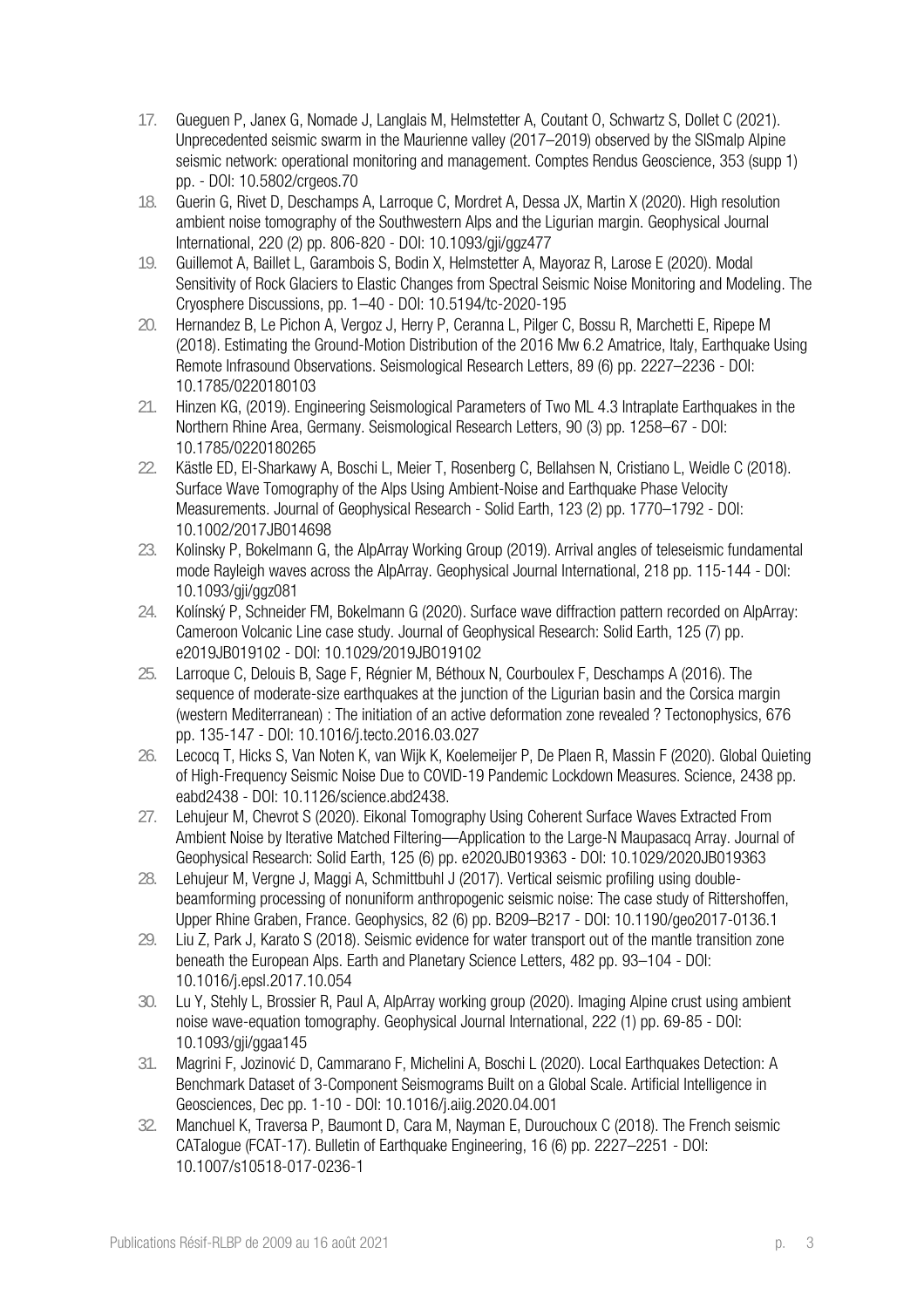- 33. Maurer V, Gaucher E, Grunberg M, Koepke R, Pestourie R, Cuenot N (2020). Seismicity Induced during the Development of the Rittershoffen Geothermal Field, France. Geothermal Energy, 8 (1) pp. 5 - DOI: 10.1186/s40517-020-0155-2
- 34. Mazzotti S, Jomard H, Masson F (2020). Processes and deformation rates generating seismicity in metropolitan France and conterminous Western Europe. Bulletin de la Société Géologique de France, 191 (1) pp. 19 - DOI: 10.1051/bsgf/2020019
- 35. Molinari I, Clinton J, Kissling E, Hetényi G, Giardini D, Stipçević J, Dasović I, Herak M, Šipka V, Wéber Z, Gráczer Z, Solarino S (2016). Swiss-AlpArray temporary broadband seismic stations deployment and noise characterization. Advances in Geosciences, 43 pp. 15-29 - DOI: 10.5194/adgeo-43-15-2016
- 36. Münchmeyer J, Bindi D, Leser U, Tilman F (2020). The transformer earthquake alerting model: A new versatile approach to earthquake early warning. Geophysical Journal International, pp. - DOI: 10.1093/gji/ggaa609
- 37. Munchmeyer J, Bindi D, Leser U, Tilman F (2021). The transformer earthquake alerting model: a new versatile approach to earthquake early warning. Geophysical Journal International, 225 (1) pp. 646–656 - DOI: 10.1093/gji/ggaa609
- 38. Paffrath MH, Friederich W, AlpArray Group (2020). Teleseismic P-waves at the AlpArray seismic network: Wave fronts, absolute traveltimes and traveltime residuals. Solid Earth Discussions, pp. - DOI: 10.5194/se-2020-189
- 39. Pedersen H, Leroy N, Zigone D, Vallée M, Ringler A, Wilson D (2019). Using Component Ratios to Detect Metadata and Instrument Problems of Seismic Stations: Examples from 18 Yr of Geoscope Data. Seismological Research Letters, 91 (1) pp. 272–86 - DOI: 10.1785/0220190180
- 40. Pejic T, Tkalcic H, Sambridge M, Cormier VF, Benavente R (2017). Attenuation tomography of the upper inner core. Journal of Geophysical Research - Solid Earth, 122 (4) pp. 3008-3032 - DOI: 10.1002/2016jb013692
- 41. Petersen GM, Cesca S, Kriegerowski M, the AlpArray Working Group (2019). Automated Quality Control for Large Seismic Networks: Implementation and Application to the AlpArray Seismic Network. Seismological Research Letters, 90 pp. 1177-1190 - DOI: 10.1785/0220180342
- 42. Petrescu L., Pondrelli S, Salimbeni S, Faccenda M, AlpArray Working Group (2020). Mantle flow below the central and greater Alpine region: insights from SKS anisotropy analysis at AlpArray and permanent stations. Solid Earth, 11 pp. 1275–1290 - DOI: 10.5194/se-11-1275-2020
- 43. Planès T, Obermann A, Antunes V, Lupi M (2020). Ambient-Noise Tomography of the Greater Geneva Basin in a Geothermal Exploration Context. Geophysical Journal International, 220 (1) pp. 370–383 - DOI: 10.1093/gji/ggz457
- 44. Retailleau L, Boué P, Li L, Campillo M (2020). Ambient Seismic Noise Imaging of the Lowermost Mantle beneath the North Atlantic Ocean. Geophysical Journal International, 222 (2) pp. 1339–1351 - DOI: 10.1093/gji/ggaa210
- 45. Rigo A, Souriau A, Sylvander M (2018). Spatial variations of b-value and crustal stress in the Pyrenees. Journal of Seismology, 22 (1) pp. 337-352 - DOI: 10.1007/s10950-017-9709-6
- 46. Sèbe O, Guilbert J, Bard PY (2018). Spectral Factorization of the Source Time Function of an Earthquake from Coda Waves, Application to the 2003 Rambervillers, France, Earthquake. Bulletin of the Seismological Society of America, 108 (5A) pp. 2521–2542 - DOI: 10.1785/0120170038
- 47. Sun W, Zhao L, Malusà M, Guillot S, Fu LY (2019). 3-D Pn Tomography Reveals Continental Subduction at the Boundaries of the Adriatic Microplate in the Absence of a Precursor Oceanic Slab. Earth and Planetary Science Letters, 510 pp. 131–141 - DOI: 10.1016/j.epsl.2019.01.012
- 48. Thiery Y, Terrier M, Colas B, Fressard M, Maquaire O, Grandjean G, Gourdier S (2020). Improvement of Landslide Hazard Assessments for Regulatory Zoning in France: STATE–OF–THE-ART Perspectives and Considerations. International Journal of Disaster Risk Reduction, 47 pp. 101562 - DOI: 10.1016/j.ijdrr.2020.101562
- 49. Thorwart M, Dannowski A, Grevemeyer I, Lange D, Kopp H, Petersen F, Crawford W, Paul A (2021). Basin inversion: Reactivated rift structures in the Ligurian Sea revealed by OBS. Solid Earth Discussions, pp. In review - DOI: 10.5194/se-2021-9
- 50. Traversa P, Maufroy E, Hollender F, Perron V, Bremaud V: Shibe H, Drouet S, Gueguen P, Langlais M, Wolyniec D, Pequegnat C, Douste-Bacque I (2020). RESIF RAP and RLBP Dataset of Earthquake Ground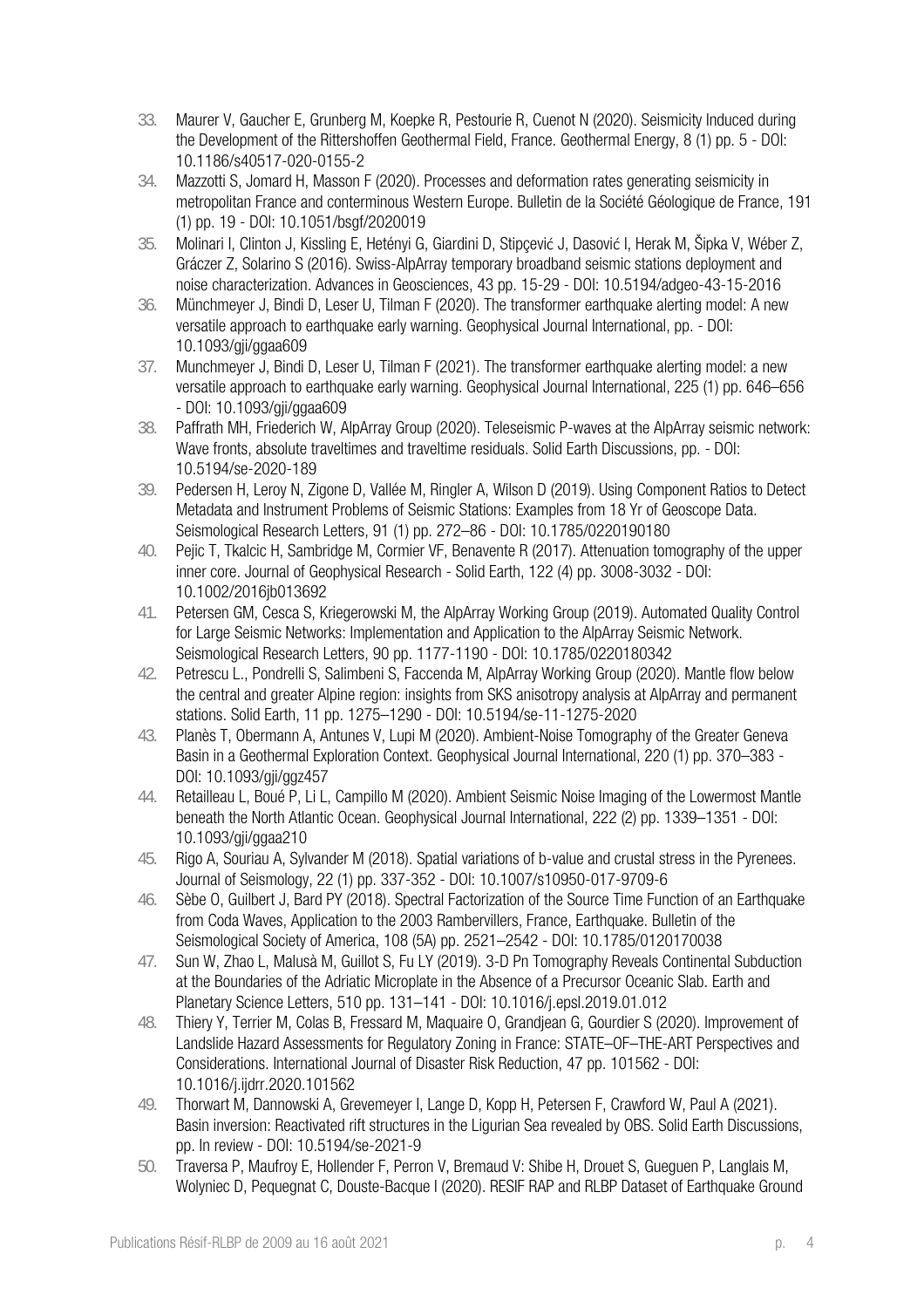Motion in Mainland France. Seismological Research Letters, 91 (4) pp. 2409–2424 - DOI: 10.1785/0220190367

- 51. Trinh PT, Brossier R, Métivier L, Tavard L, Virieux J (2019). Efficient time-domain 3D elastic and viscoelastic full-waveform inversion using a spectral-element method on flexible Cartesian-based mesh. Geophysics, 84 (1) pp. R75–97 - DOI: 10.1190/geo2018-0059.1.
- 52. Tromans IJ, Aldama-Bustos G, Douglas J, Cheimariou AL, Hunt S, Davì M, Musson R, Garrard G, Strasser FO, Robertson C (2019). Probabilistic seismic hazard assessment for a new-build nuclear power plant site in the UK. Bulletin of Earthquake Engineering, 17 (1) pp. 1–36 - DOI: 10.1007/s10518-018-0441-6
- 53. Vallage A, Bollinger L (2019). Testing Fault Models in Intraplate Settings: A Potential for Challenging the Seismic Hazard Assessment Inputs and Hypothesis. Pure and Applied Geophysics, pp. - DOI: 10.1007/s00024-019-02129-z
- 54. Wu W, Jessica C, Irving E (2020). Array‐Based Iterative Measurements of Travel Times and Their Constraints on Outermost Core Structure. Journal of Geophysical Research - Solid Earth, 125 (3) pp. e2019JB018162 - DOI: 10.1029/2019JB018162
- 55. Zhang L, Li J, Wang T, Yang F, Chen Q (2020). Body Waves Retrieved From Noise Cross‐Correlation Reveal Lower Mantle Scatterers Beneath the Northwest Pacific Subduction Zone. Geophysical Research Letters, 47 (19) pp. e2020GL088846 - DOI: 10.1029/2020GL088846
- 56. Zhao L, Paul A, Malusa MG, Xu XB, Zheng TY, Solarino S, Guillot S, Schwartz S, Dumont T, Salimbeni S, Aubert C, Pondrelli S, Wang QC, Zhu RX (2016). Continuity of the Alpine slab unraveled by highresolution P wave tomography. Journal of Geophysical Research - Solid Earth, 121 (12) pp. 8720-8737 - DOI: 10.1002/2016jb013310

## Communications / Posters

- 57. Bes de Berc M, Jund H, Weyland G, Sayadi J (2017). PISE; a test and calibration facility dedicated to seismological instrumentation; feedback on a batch of 110 stations. (MEETING) American Geophysical Union Fall Meeting, pp. Abstract S11C-0830.
- 58. Bes de Berc M, Jund H, Wodling H, Broucke C, Doubre C (2019). État des lieux du réseau de l'Observatoire sismologique Nord-Est de la France (Obsnef, Eost). (MEETING) Rencontres scientifiques et techniques RESIF 2019, Poster.
- 59. Beucler E, Bonnin M, Deschamps A, Garlan T, Cristini N, Wang F, Mercerat D, Cristini P, Martin X, Ambrois D, Mathias X, Brenon E, Morio O, Stéphan Y, Pernoud M, Langlaude P (2019). Caractéristiques des signaux d'explosions de contre-minage en mer, enregistrés sur les côtes et aux stations permanentes Résif. (MEETING) Rencontres scientifiques et techniques RESIF 2019, Poster.
- 60. Charade O, Eysseric J, Couturier M, Douvillé P (2019). Les armoires contrôle-commande du Réseau Large Bande Permanent (RLBP). (MEETING) Rencontres scientifiques et techniques RESIF 2019, Poster.
- 61. Delouis B, Brunel D, Maron B, Peix F, Ambrois D, Chèze J, Rivet D, Martin X (2019). Le puits Résif, sa vie, son œuvre. (MEETING) Rencontres scientifiques et techniques RESIF 2019, Poster.
- 62. Delouis B, Maron C, Ambrois D, Rivet D, Brunel D, Peix F, Chèze J: Martin X (2019). Activités de l'observatoire sismologique de Géoazur-OCA depuis les journées Résif 2018. (MEETING) Rencontres scientifiques et techniques RESIF 2019, Poster.
- 63. Douchain JM, Regis E, Battaglia J, Vergne J (2017). Evaluation of the new infrastructure for French permanent broadband stations in Auvergne (France). (MEETING) American Geophysical Union Fall Meeting, pp. Abstract S11C-082.
- 64. Fligiel D, Bonnin M, Gernigon P, Beucler E, Kouadio K: Mocquet A (2019). Résif-CLB dans l'Ouest de la France : actions 2017-2019 à l'Osuna. (MEETING) Rencontres scientifiques et techniques RESIF 2019, Poster.
- 65. Godano M, Deschamps A, Delouis B, Bertrand E, Chèze J, Langlaude P, Martin X, Pernoud M (2019). The Saint Paul en Forêt seismic swarm: an unusual activity in the seismically quiet Maures massif (South-Eastern France). (MEETING) EGU Geophysical Research Abstracts, 21.
- 66. Langlais M, Vial B, Coutant O (2012). Noise comparison between two different types of sensor installation. (MEETING) EGU, Poster.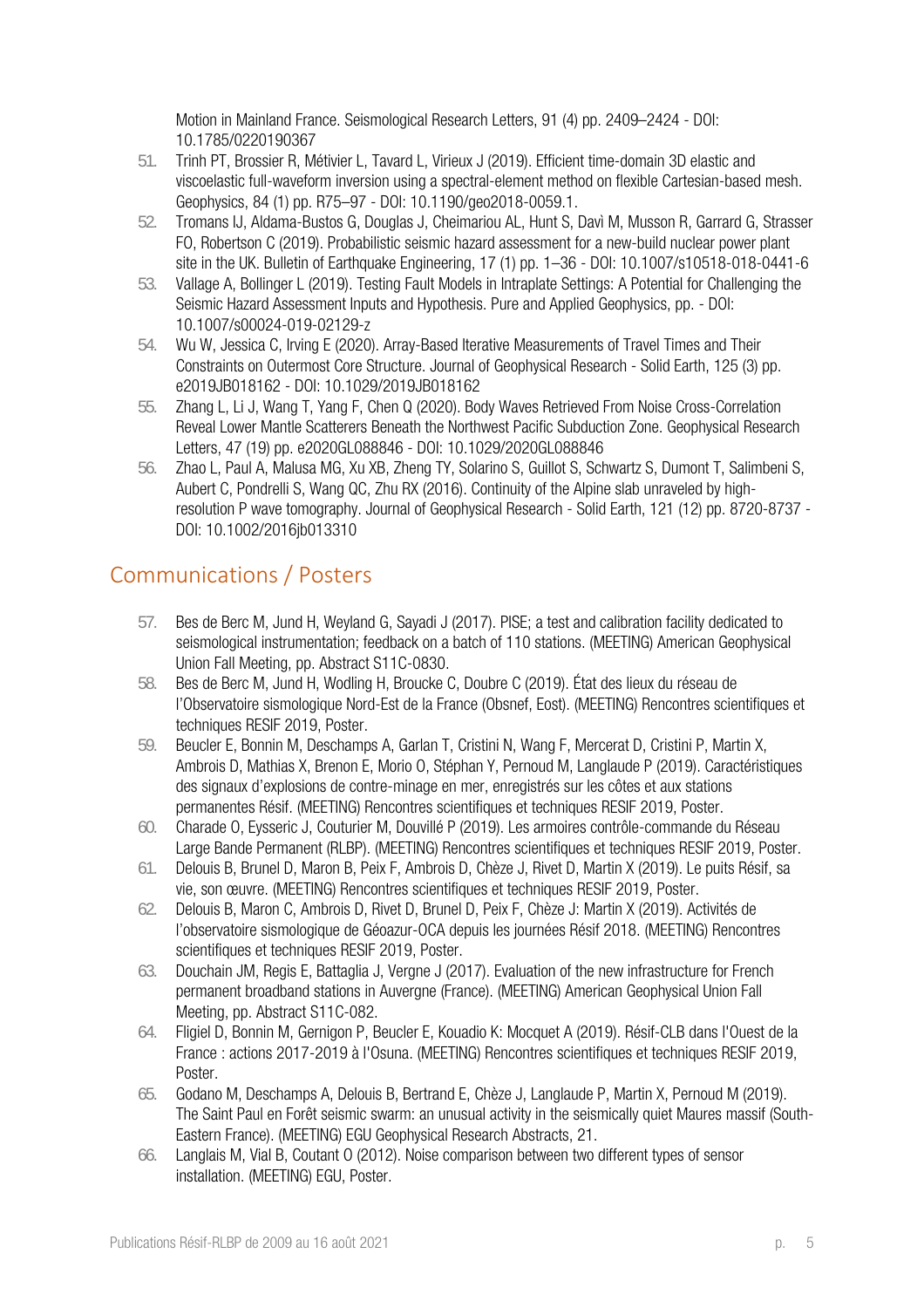- 67. Langlais M, Vial B, Stehly L, Aubert C (2019). Avancement du projet Résif-CLB à ISTerre. (MEETING) Rencontres scientifiques et techniques RESIF 2019, Poster.
- 68. Pedersen H, (2009). RESIF-EPOS; a French integrated antenna for the observation of Earth deformation. (MEETING) EGU Geophysical Research Abstracts, 11 pp. abstract id. U41D-03.
- 69. Renouard A, Grunberg M., Doubre C., Maggi A., Bès de Berc M., Dretzen R., Weyland G., Hernandez A (2018). Building a precise seismic catalog in the intraplate northwestern European region from the AlpArray experiment. (MEETING) EGU General Assembly, pp. 15328.
- 70. Roulle A, Bertil D, Colombain A, François B (2019). Effets de site sur les stations sismologiques de Mayott. (MEETING) Rencontres scientifiques et techniques RESIF 2019, Poster.
- 71. Tiberi C, Baudin S, Gautier S, Le Moigne N (2019). Stations RLBP opérées par l'Oreme pour Résif : bilan et perspectives. (MEETING) Rencontres scientifiques et techniques RESIF 2019, Poster.
- 72. Vallage A, Bollinger L, Cano Y, Champenois J, Duverger C, Hernandez B, Herry P, Le Pichon A, Listowski C, Mazet-Roux G, Menager M, Merrer S, Pinel-Puyssegur B, Rusch R, Sèbe O, Vergoz J,Guilhem Trilla A (2020). Full characterization of the ML 5.4 2019/11/11 Le Teil earthquake in France based on a multitechnology approach. (MEETING) EGU General Assembly 2020, pp. - DOI: 10.5194/egusphere-egu2020- 9785
- 73. Vergne J, (2013). Site selection for the future stations of the French permanent broadband network. (MEETING) EGU, 15 pp. Abstract EGU2013-4305.
- 74. Vergne J, Charade O, Arnold B, Thierry LX (2014). Test de plusieurs modes d'installation pour stations permanentes à large bande dans un environnement ouvert. (MEETING) European Geosciences Union General Assembly.
- 75. Vergne J, Charade O, Docquier P, Arnold B (2013). Prototype de stations large bande en milieu ouvert pour le projet RESIF-CLB. (MEETING) Rencontres scientifiques et techniques RESIF.
- 76. Vergne J, Pauchet H., Bonnin M., RESIF-CLB Team (2019). Quality Improvement of the French Permanent Broadband Stations with Shallow Posthole Installations. (MEETING) EGU Geophysical Research Abstracts.

#### Ouvrages

77. Grappin C, Humler E (2019). Quand La Terre Tremble. Séismes et Éruptions Volcaniques et Glissements de Terrain En France. CNRS Edition, pp. - DOI: EAN : 9782271124678

### Post-doc

- 78. Castro A, funded by EDF (ongoing). quantification des incertitudes de localisation des séismes.
- 79. Lehujeur M, funded by CEA (ongoing). Machine learning for automatic events detection and picking.

### Thèses

- 80. Beller S, Supervisor : S Operto (2017). Imagerie lithosphérique par inversion de formes d'ondes télésismiques – Application aux Alpes Occidentales.
- 81. Biswas R, funded by EDF (2021 ongoing). An attenuation model for occidental europe with a focus on France.
- 82. Boschetti L, Supervisor : E Tric (2020). Le risque de tsunami dans les Alpes-Maritimes, quelles réalités ? Quelles méthodes d'analyses de l'aléa et de la vulnérabilité ?
- 83. Brives J, Supervisors : A Paul (IsTerre), L Stehly (IsTerre), P Boué (IsTerre) (2020). Tomographie des Pyrénées à partir de corrélations de coda de corrélation.
- 84. Hannouz E, Supervisors : A Walsperdorf, C Sue (ongoing). Relations structurales et cinématiques actuelles entre l'arc externe des Alpes Occidentales et la vallée du Rhône.
- 85. Heller G, Supervisors: L Margerin (IRAP), O Sèbe (CEA), M Calvet (IRAP) (2020). Estimation de la magnitude des petits séismes à partir de l'analyse de la coda sismique.